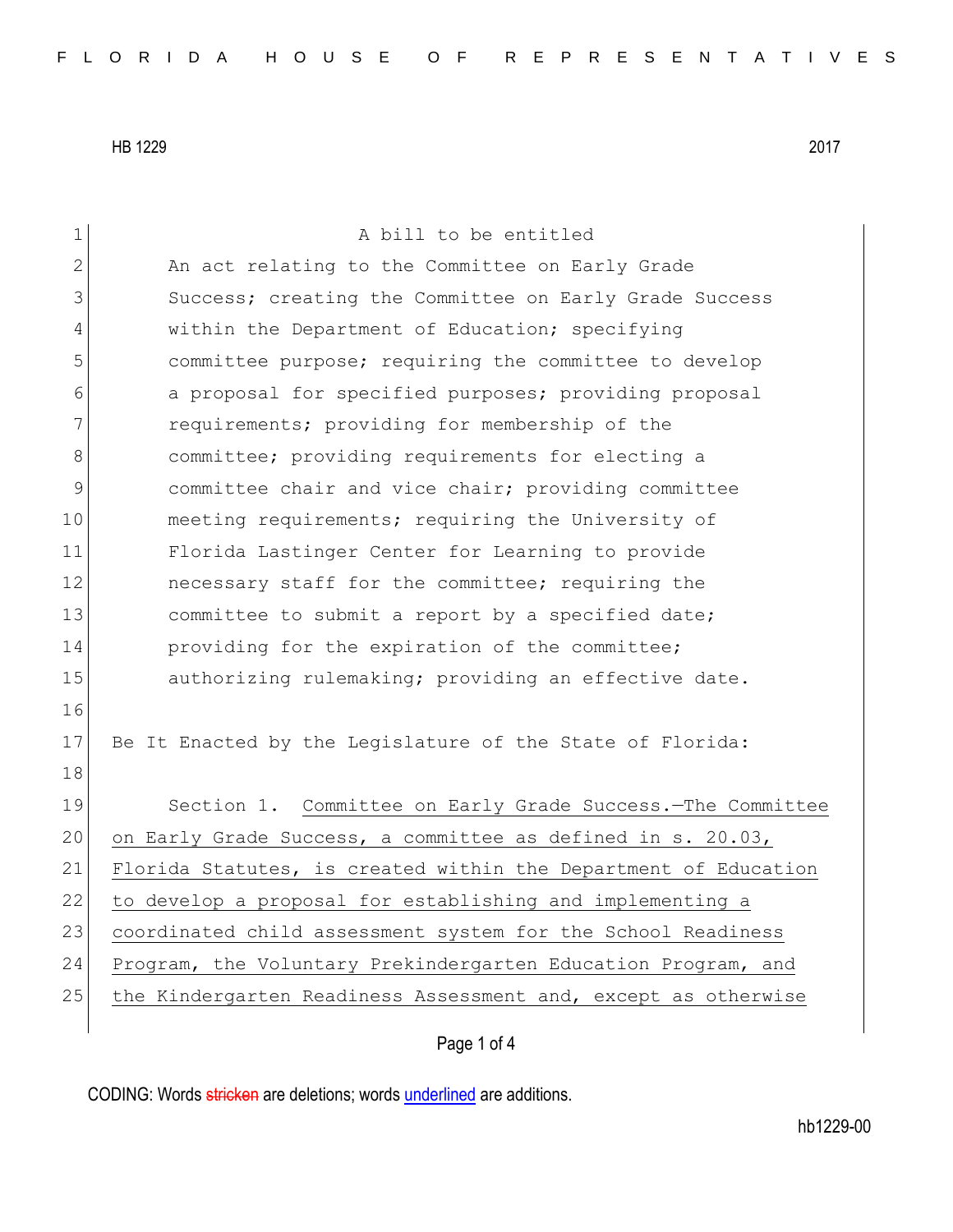| 26 | provided in this section, shall operate consistent with s.      |
|----|-----------------------------------------------------------------|
| 27 | 20.052, Florida Statutes.                                       |
| 28 | The committee's proposal must include legislative<br>(1)        |
| 29 | recommendations for the design and implementation of a          |
| 30 | coordinated child assessment system, including, but not limited |
| 31 | to:                                                             |
| 32 | The purpose of a child assessment, with a focus on<br>(a)       |
| 33 | developmentally appropriate learning gains.                     |
| 34 | (b) Attributes for tool selection that provide guidance on      |
| 35 | procurement policies.                                           |
| 36 | (c) An implementation schedule and protocols, including         |
| 37 | the frequency of data collection and a timeline for training to |
| 38 | ensure reliability of the system.                               |
| 39 | The methodology for collecting and analyzing data that<br>(d)   |
| 40 | define reporting requirements.                                  |
| 41 | A budget for the system, including cost analyses for<br>(e)     |
| 42 | purchasing materials and the necessary technology, training to  |
| 43 | ensure reliability, and data system management.                 |
| 44 | (f)<br>Considerations for student privacy and tracking child    |
| 45 | development over time.                                          |
| 46 | The committee is composed of 17 members who are<br>(2)          |
| 47 | residents of the state and appointed as follows:                |
| 48 | Three members appointed by the Governor:<br>(a)                 |
| 49 | One representative from the Office of Early Learning.<br>1.     |
| 50 | One representative from the Department of Education.<br>2.      |
|    | Page 2 of 4                                                     |
|    |                                                                 |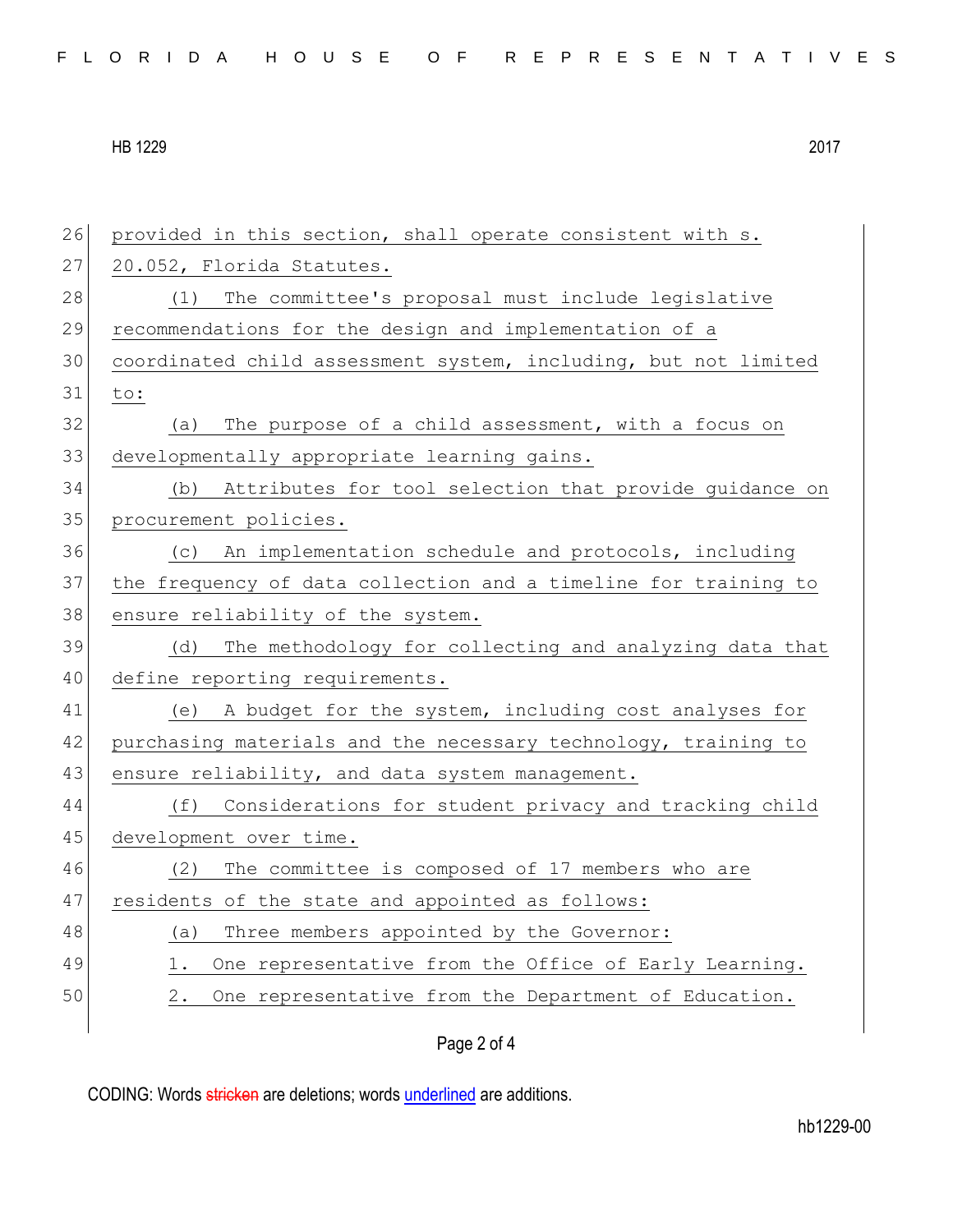| FLORIDA HOUSE OF REPRESENTATIVES |  |
|----------------------------------|--|
|----------------------------------|--|

| 51 | One parent of a child who is 3 to 6 years of age.<br>3.         |
|----|-----------------------------------------------------------------|
| 52 | Fourteen members jointly appointed by the President of<br>(b)   |
| 53 | the Senate and the Speaker of the House of Representatives:     |
| 54 | 1.<br>One representative of an urban school district.           |
| 55 | One representative of a rural school district.<br>2.            |
| 56 | One representative of an urban early learning<br>3.             |
| 57 | coalition.                                                      |
| 58 | One representative of a rural early learning coalition.<br>4.   |
| 59 | One representative of an early learning provider.<br>5.         |
| 60 | 6.<br>One representative of a faith-based early learning        |
| 61 | provider.                                                       |
| 62 | One representative who is a kindergarten teacher with<br>7.     |
| 63 | at least 5 years of teaching experience.                        |
| 64 | One representative who is an elementary school<br>8.            |
| 65 | principal.                                                      |
| 66 | Four representatives with subject matter expertise in<br>9.     |
| 67 | early learning, early grade success, or child assessments. The  |
| 68 | four representatives may not be direct stakeholders within the  |
| 69 | early learning or public school systems or potential recipients |
| 70 | of a contract resulting from the committee's proposal.          |
| 71 | One member of the Senate.<br>10.                                |
| 72 | One member of the House of Representatives.<br>11.              |
| 73 | The committee shall elect a chair and vice chair. The<br>(3)    |
| 74 | chair must be one of the four members with subject matter       |
| 75 | expertise in early learning, early grade success, or child      |
|    |                                                                 |

Page 3 of 4